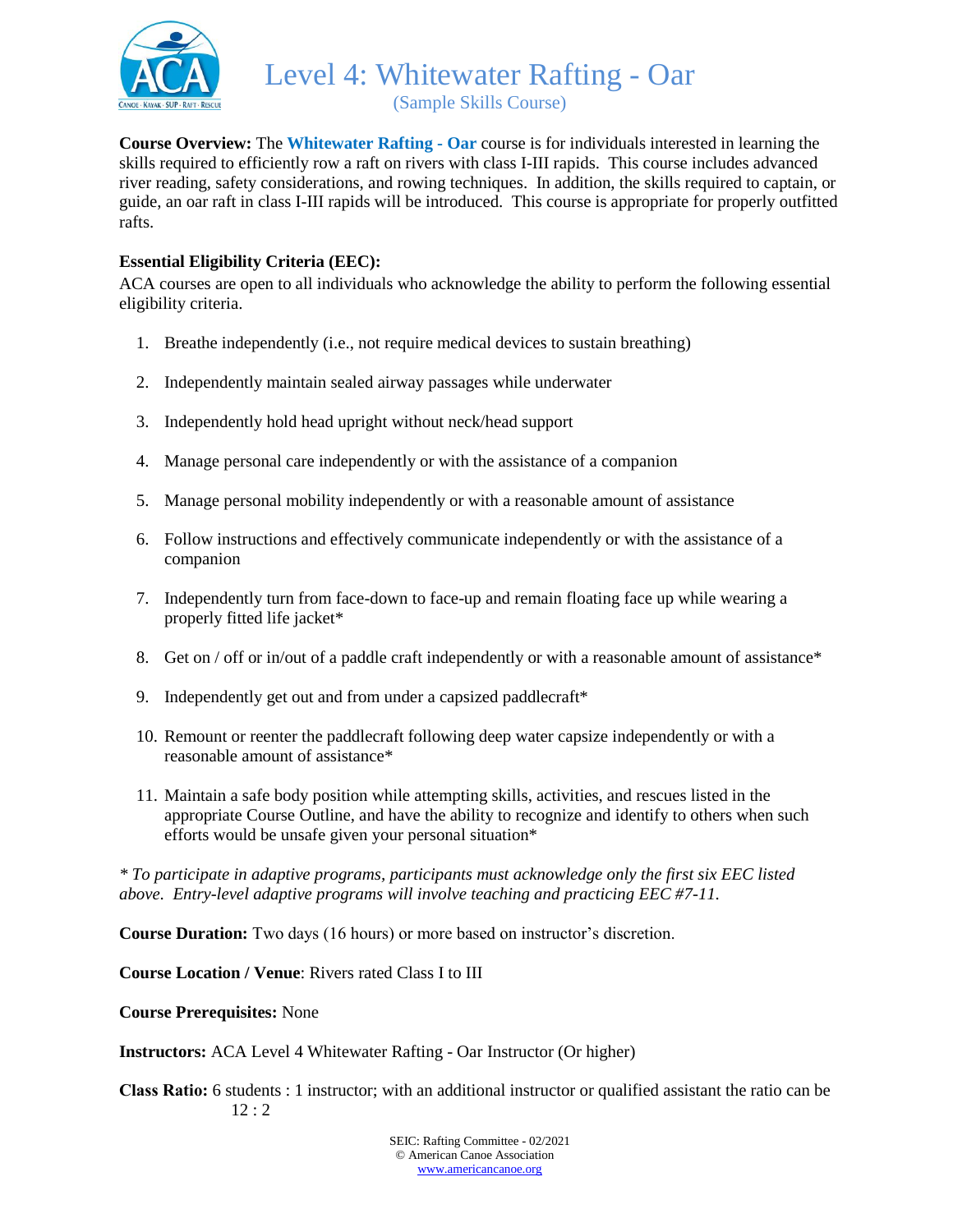

(Sample Skills Course)

### **Succeeding courses**:

Level 4: Whitewater Rafting - Oar Skills Assessment Level 4: Whitewater Rafting – Oar Instructor Certification Workshop Level 5: Advanced Whitewater Rafting - Oar Skills Course

The following is a general summary of course content for the **L4 Whitewater Rafting - Oar** course. The amount of content covered and the sequence of instruction should be adjusted to best fit the participant's needs, class location, and time available.

#### **Course Introduction**

*Course Learning Objectives - While navigating class I-III rapids in an oar raft the participant will learn to:* 

- Identify whitewater features and hazards
- Become familiar with oar rafting equipment and the river environment
- Maneuver an oar raft
- Row using safe and effective techniques
- Use basic safety and rescues skills

#### **Introduction, Expectations, & Logistics**

*Learning Objective - Students should have a basic understanding of the ACA and its policies, how & where the course is being conducted, and student behavior.*

- Welcome, introductions, paperwork
- Student & instructor course expectations and limitations
- Course itinerary  $&$  site logistics
- Review waiver, assumption of risk, challenge by choice, medical disclosure
- About the ACA
- PFD policy (always wear on the water)
- Appropriate personal behavior
- No alcohol/substance abuse
- Proper etiquette on  $&$  off the water
- Respect private property
- Practice Leave No Trace ethics

#### **The Paddling Environment**

*Learning Objective - Students should understand the current Paddling Environment for the duration of the course.*

- 4 W's: Wind, Waves, Weather, Water
- River classifications of the venue of the course

#### **Personal Preparation**

*Learning Objective - Students should understand what is expected of them for the duration of the course.* Check-in with students on the following:

- Personal self-evaluation *Mental and Physical*
- $\bullet$  Whitewater comfort  $\&$  confidence
- Whitewater swimming ability
- Fitness, conditioning, and warm-up
- Boat handling experience
- Safety and rescue considerations
- Personal equipment (reviewed by the instructor)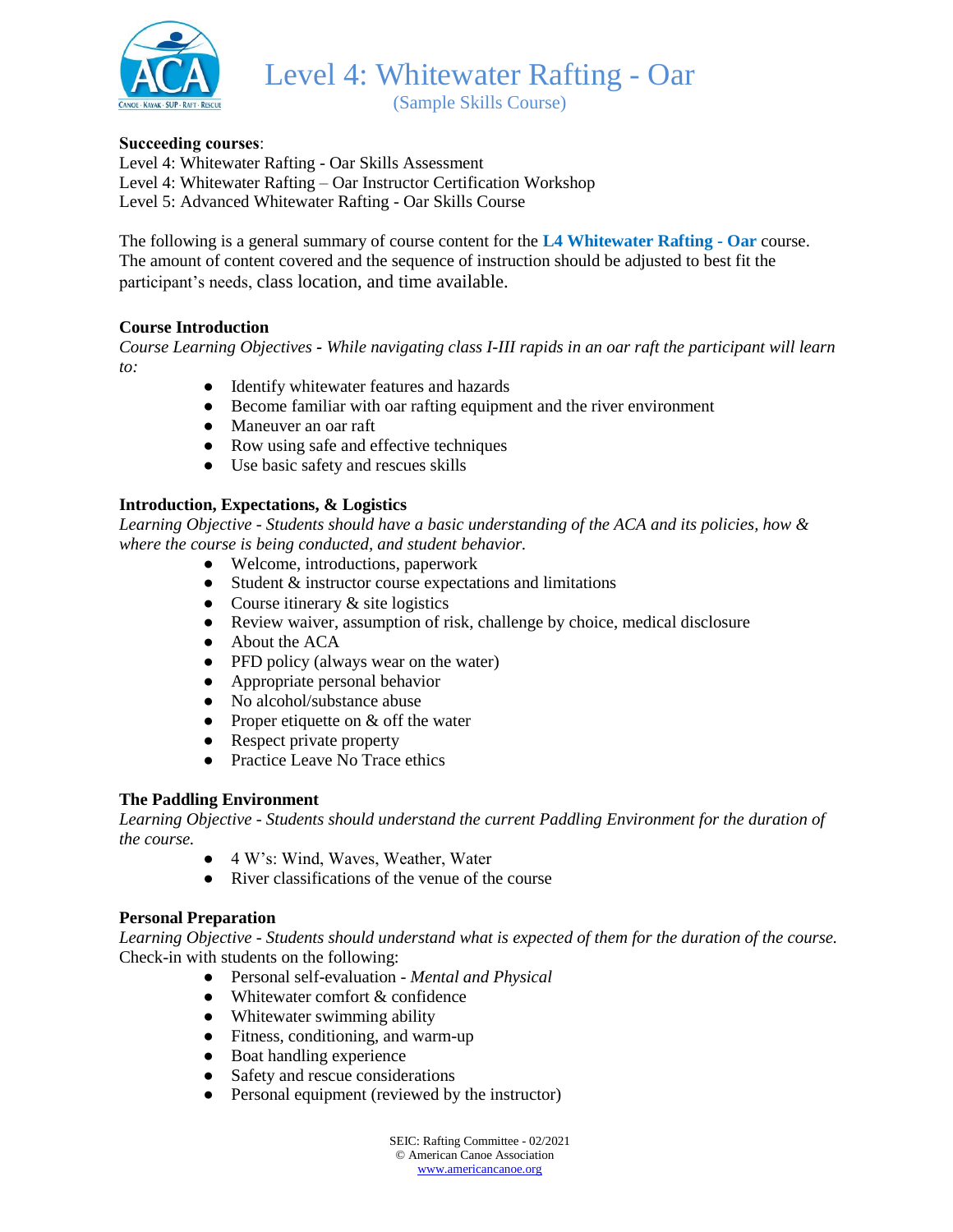

(Sample Skills Course)

## **Getting to the River**

*Learning Objective - Students should understand the logistics of a rafting trip prior to arriving at the put-in.*

- Trip Planning 6P's: Prior Proper Planning Prevents Poor Performance
	- Sourcing local beta (river sections, flows, weather, etc…)
	- Local regulations
	- Shuttle logistics
- Transporting a raft
	- Loading & unloading: racks, trailers: straps, rope, webbing
	- Carries: overhead, underhand
	- Lifting
	- Stacking
- Knots: figure 8 or bowline, trucker's hitch, daisy chain.

# **Equipment**

*Learning Objective - Students should understand the equipment (both personal and group equipment) needed for paddle rafting, its use, and care.*

- Personal:
	- PFD types, materials, fit
	- Helmets Proper fit, always buckled when on your head
	- Clothing & shoes
	- knife, whistle, flip line, etc…
- Safety equipment:
	- Spare oar
	- Throw Bag Proper use and risks
- Group equipment
	- Sweep kit First aid kit, repair kit, pump, spare PFD, pin kit, etc…

# **Raft**

*Learning Objective - Students should understand basic raft care and proper rigging to reduce entrapment hazards.*

- Raft
	- Proper inflation
	- Care of equipment
- Frame & Oars
	- Oars types, length, setup
	- Oarlocks types, setup
	- Frame types, setup, proper fit
- Outfitting
	- Bow & Stern Lines
	- Perimeter Lines
	- How to rig: frame, spare oar, other equipment (safety kit, cooler, etc…)
	- Flip recovery systems Flip lines, belly band, bottom floor handles, etc… (May or may not require extra rigging)
	- System to get back in boat efficiently Frame, handle, perimeter line, etc… (May or may not require extra rigging)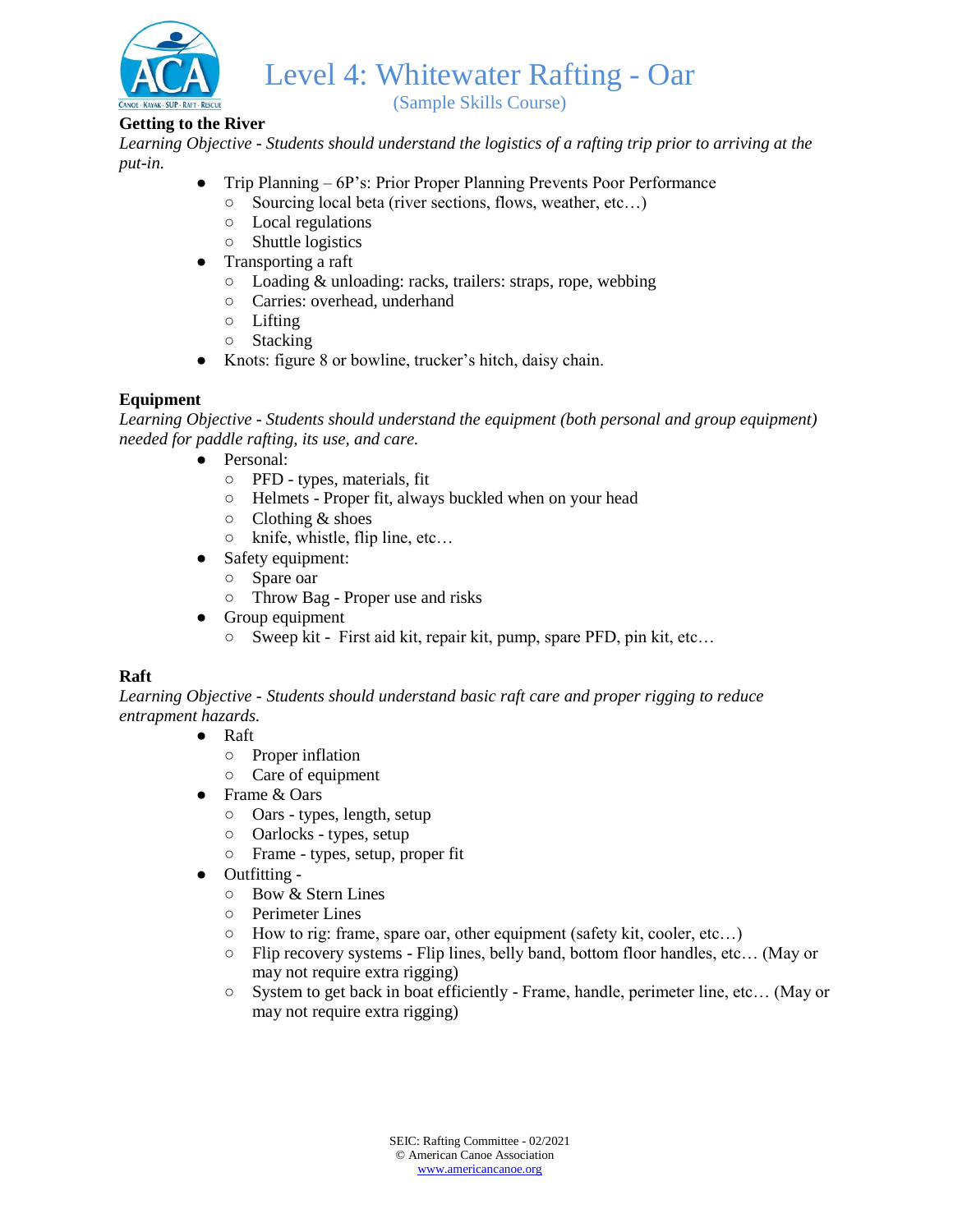

(Sample Skills Course)

## **Crew Preparation**

*Learning Objective - Students should understand the importance of safety talks, as well as, the oarsman responsibility for the safety of any riders on their raft.*

- Safety Talks
- Responsibility of the oarsman for the safety of any riders on their raft
	- o What to cover
	- o When to give one
	- o How to give one

### **River Running Strategy**

*Learning Objective - Students should understand the concepts of good river etiquette and strategies for having a fun and safe day on the water.*

- River etiquette
	- o Efficiency & courtesy during launching & landing
	- o Courtesy on the water
	- o Communicating with other groups
	- o Use of good judgment
	- o River stewardship
- **Scouting** 
	- o Know what rapids you want to scout
	- o WORMS (Water, Obstacles, Route, Markers, Safety)
- River Leadership
	- o Communication with the whole group
	- o River Signals (hand, paddle, whistle)
	- o Lead / Sweep
	- o Group Dynamics

#### **River Features & Hydrology**

*Learning Objective - Students should understand the basic hydrology of rivers and be able to identify the different types of features within a river.*

- Currents
- Eddies
- Eddie Lines
- Waves
- Holes
- Pillows
- River bends

#### **River Hazards**

*Learning Objective - Students should understand and be able to identify river hazards.*

- Rocks
- Strainers
- Bridges
- Undercut rocks/ sieves/ ice
- Dams/ flow diversion structures
- Ledges/ waterfalls
- Features that can flip rafts
- Debris Rebar, concrete, metal scraps, etc...

SEIC: Rafting Committee - 02/2021 © American Canoe Association [www.americancanoe.org](http://www.americancanoe.org/)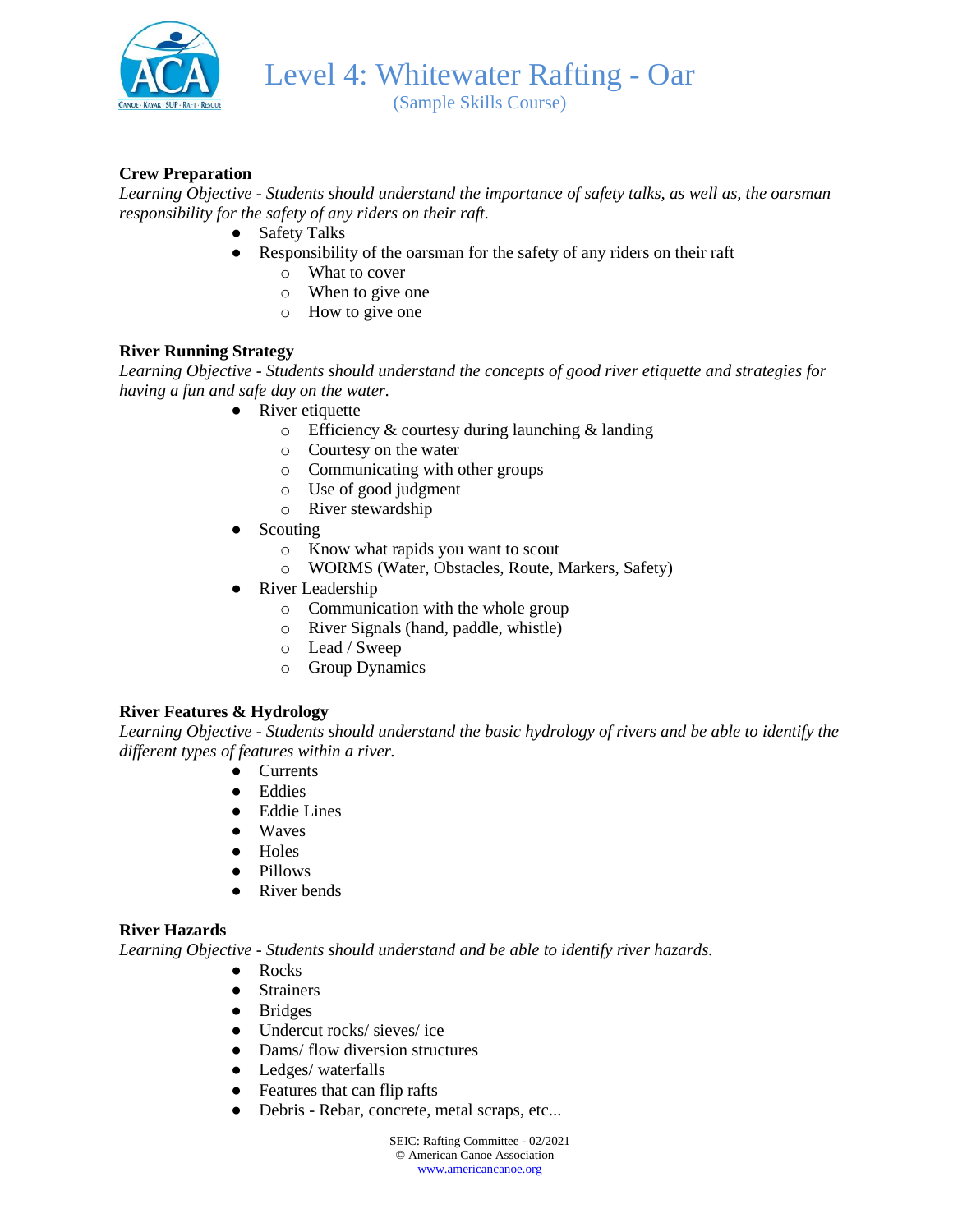

(Sample Skills Course)

## **Rowing Factors**

*Learning Objective - Students should understand the fundamentals needed for strokes and maneuvers including stroke timing and blade placement in the water.*

- Efficient rowing stroke (CPR): Moving the boat is the objective, as opposed to moving the oar through the water.
	- Catch Clean entry with minimal splash
	- Power Maintain consistent pressure on the blade face throughout the power phase of the stroke.
	- Recovery (Feathering to minimize wave and/or wind action against the blade if rowing with free oars)
- Stroke timing and blade placement based on hydrology (ie: placing oar blade in the backside of a wave or in an eddy behind a rock.)
- Awareness and management of downstream oar when floating sideways, as downstream oar can hit the river bottom (especially on low volume rivers)
- Shipping oars properly (not pulling in)

### **Body Mechanics**

*Learning Objective - Students should understand and be able to demonstrate posture that promotes efficient rowing and places the least amount of stress on the body to avoid injury.*

- Position of Power
	- Sitting in a central upright position
	- Maintaining good posture
	- Utilizing hinge, twist & reach
	- Locking in the lower body to transfer power from water to oar, through the body, and into the raft
- Three Ranges of Motion; hinge, twist, and reach  $\circ$  Hinge - Forward & back lean, hinging at the waist ○ Twist
- Torso Rotation to use large muscle groups improves reach and keeps shoulders safe
- Posture enhances twist, balance, and comfort

○ Reach - Proper torso rotation increases forward reach

- Minimize shoulder problems by:
	- Maintaining the "paddler's box" with correct body positioning and oar placement
	- Using torso rotation and reach to efficiently turn the boat and transfer power while keeping shoulders safe
	- Value of warmup and stretching

#### **Boat Handling**

*Learning Objective - Students should understand and be able to demonstrate how to maneuver their raft using proper rowing techniques.* 

**Oar Strokes** *Learning Objective - Students should understand and be able to demonstrate the different oar strokes used to maneuver a raft.*

- Forward/ Pushing
- Back/ Pulling
- Single oar/ both oars
- Opposing (push & pull)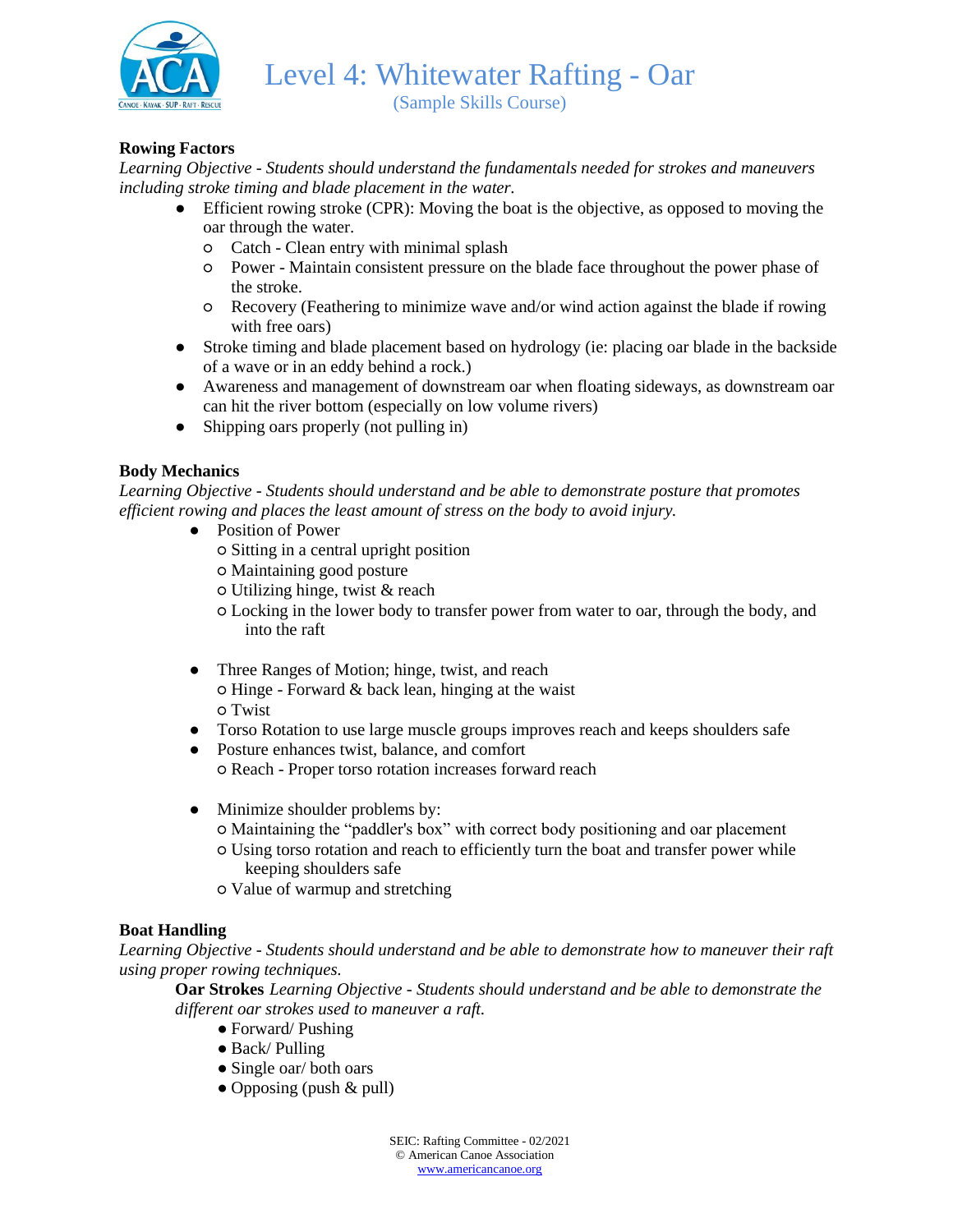

# (Sample Skills Course)

**Maneuvers (calm water)** *Learning Objective - Students should understand and be able to demonstrate on flat water the types of basic maneuvers that an oar raft can make.* 

- Left Turn
- Right Turn
- Forward: row in a straight line
- Reverse: reasonably straight line backward
- Stopping raft from a good speed
- Spin: Pivot the raft left  $&$  right, stop the spin

**Maneuvers (moving water – up to class III)** *Learning Objective - Students should understand and be able to demonstrate on moving water the types of dynamic maneuvers that an oar raft can make.* 

- Setting and holding angles
- Ferries: front, back
- Eddy Turns
- Peel Outs
- Spin: Pivot the raft left  $&$  right, stop the spin

### **Boat Factors**

*Learning Objectives - Students should be able to understand how raft design and load affects the boat's maneuverability.*

Speed, glide, and tracking is affected by boat type and construction, load, and oarsman position

- The pivot point of the boat changes with load, balance, and oarsman position
- Oarsman Position
	- o Center mount
	- o Stern mount
	- o Front mount
- Weight distribution Gear and passengers
	- o Frontloading
	- o Aft loading
	- o Center loading
- Raft design and construction affect the performance of the boat.

#### Differences to consider:

- o Tube diameter i.e. Larger tubes have more flotation.
- o Diminished tubes vs regular tubes i.e. Diminished tubes punches waves
- o Kick/ rocker i.e. Affects surf ability
- o Type of material i.e. PVC is more rigid than Hypalon
- o Width i.e. Affects stability
- o Floor-type, construction, and height from water i.e. Affects tracking

#### **Playboating an Oar Raft**

*Learning Objectives - Students should understand the benefits and consequences of making nonessential maneuvers for the sake of fun and practice.* 

**Playboating** - Playboating can be a great way to learn but increases the chances of swimming. Make sure your passengers are comfortable with playing and swimming and make sure your venue is safe. (i.e. no downstream hazards)

- Downstream safety
- Communication With passengers and other boaters

**Making non-essential maneuvers** - Make class III & IV moves in class I & II whitewater

*Practicing high consequence moves in low consequence water leads to increased confidence and ability.*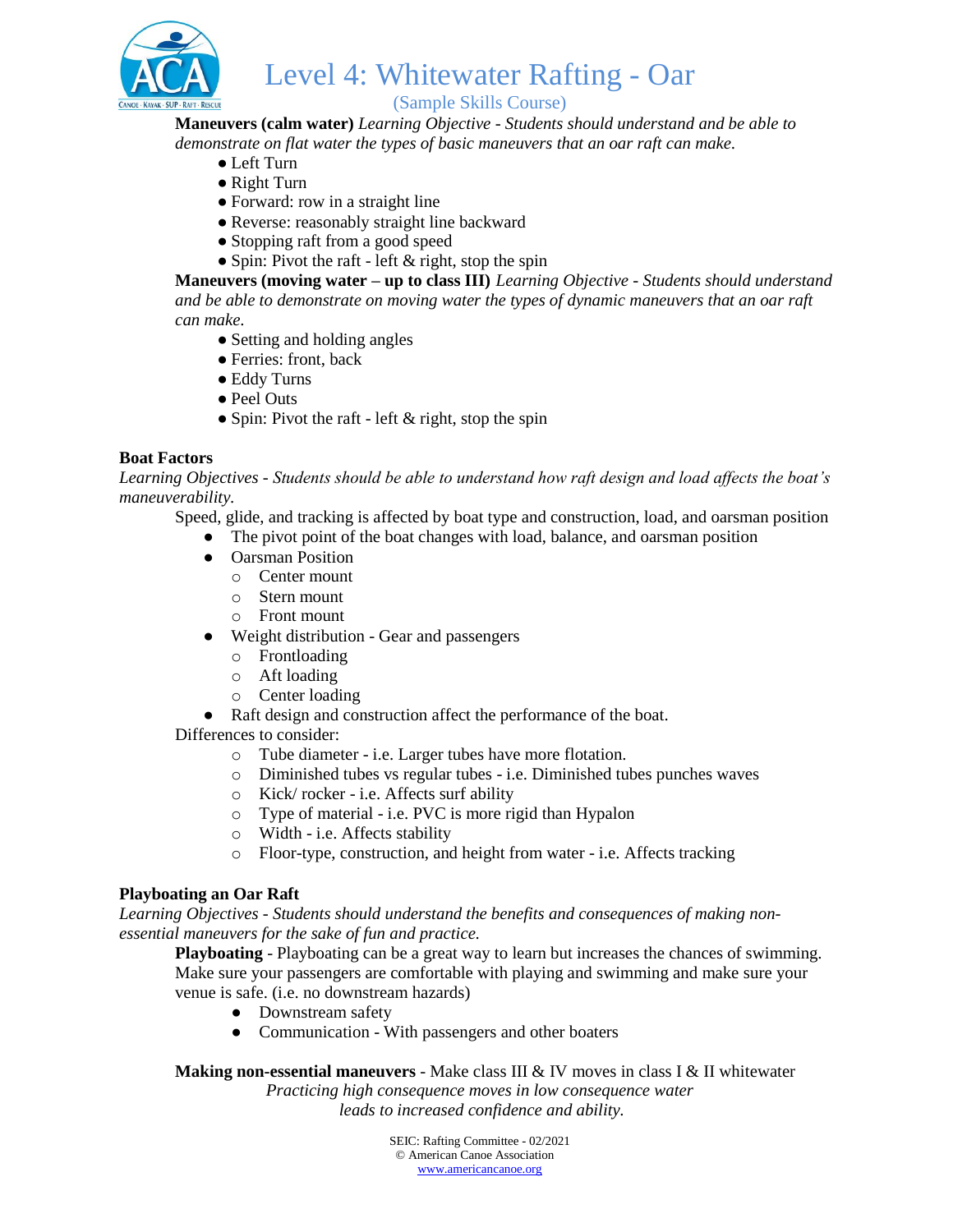

(Sample Skills Course)

- Catch challenging eddies
- Practice challenging ferries
- Make extra moves
- Make challenging maneuvers instead of just going straight down an easy rapid
- Use features like waves, holes  $\&$  rocks for maneuvers and momentum control
- Attainment (moving upstream)

#### **Surfing**

*Learning Objectives - Students should understand factors affecting river features that can be surfed, demonstrate how to choose an appropriate feature, and surf a raft.*

### **Surfing Hydrology - Holes and Waves**

- Assessing if a hole can be surfed or will trap a boat (get surfed)
	- Size and shape of the hole, the variability of shape within the hole
	- The angle of "glassy" water going into the hole
	- Height of pour over vs tube height
- Assessing if a wave can be surfed
	- Types of a wave for surfing Unstable vs Stable waves (i.e. an unstable wave might crest & fall often.)
	- Size of wave
	- The angle of "glassy" water going into wave

### **Hole and Wave Surfing Maneuvers**

- How to approach the river feature
	- From above
		- From eddy
- Maintaining proper boat angle during the surf use light oar "dips" to correct or maintain an angle
- Front surf Bow upstream
- Back surf Bow downstream (good for catarafts)
- Side surf
	- Shifting body weight to maintain surf
	- High-siding to prevent flipping
- Techniques for escaping feature
	- Work your way to the side
	- Grabbing downstream water with one or both oars
	- Consider throw bag from shore (if you are "getting surfed")
- Swim and Safety Considerations when surfing Set downstream safety

#### **Safety & Rescue**

*Learning Objectives - Students should understand how to handle common emergency situations on the river.* 

#### **Rescue Philosophy**

- Rescue Priorities: People first, boats & gear second
- Responsibility Group over an individual, rescuer over the victim
- Fast  $&$  simple to slow  $&$  complex

#### **Environmental Concerns**

- Cold Shock and Hypothermia
- Hyperthermia

### **Dealing with a swiftwater situation (swimmers, flipped or broached boat, etc…)**

• Swimming in current - defensive  $\&$  aggressive